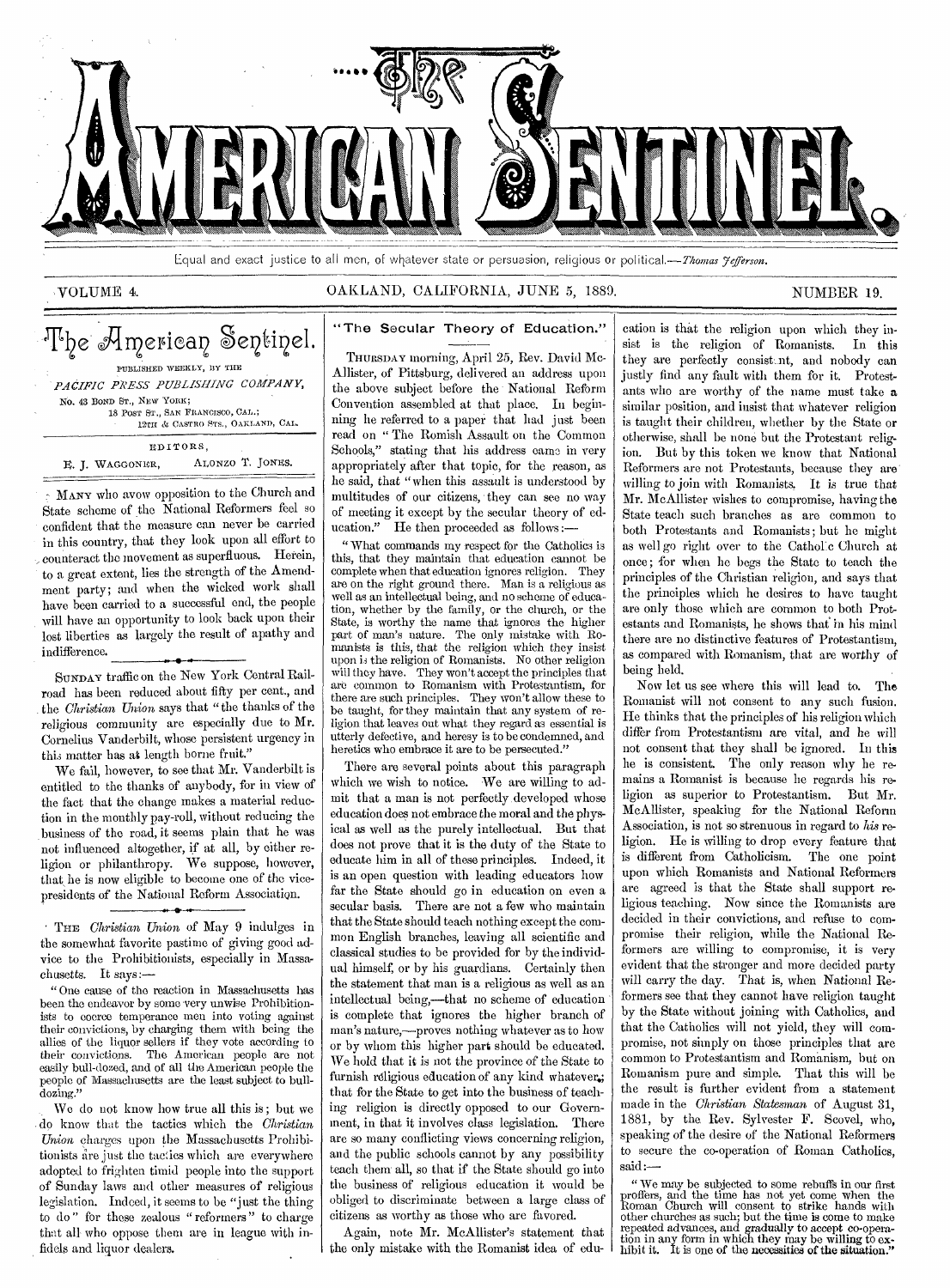Now no matter how ardently the Roman Catholics might desire religious education by the State, they would be very foolish to yield a single principle in their religion in order to gain it, when they can see clearly by such statements as this, that by remaining firm they can bring professed Protestants to their position. When the National Reformers say that they are willing to make repeated advances, and to endure repeated rebuffs, and will gladly accept co-operation in any form in which the Roman Church exhibits it, all the Roman Church has to do is to wait. She is well assured that the National Reformers will keep up their wooing, and she is sure of gaining all that she may exact from so ardent a suitor. National Reformers may deny that their scheme, if successful, will make Romanism the ruling power in this country; but their denials amount to nothing in the face of such statements as those of Mr. Scovel and Dr. McAllister.

In saying this we would not have anyone think that we objected to the National Reform scheme just because it will result in Roman supremacy. We would just as soon see the State enforce the Catholic religion as the Protestant religion. Not but what we have decided convictions in matters of religion, but we have no choice as to what religion the State shall enforce, if it is to enforce any. The Protestant religion united with the State would be no better than Mohammedism. It is the union of Church and State that we protest against. It • was by such protesting that Protestantism originated. He who does not protest against, such a union is not a Protestant ; and when so-called Protestantism is enforced by the State, it ceases to be Protestantism. The reason why we make so much of the statements of National Reformers, both direct and indirect, that they are willing to join hands with Romanists, and of the fact that Romanism will thereby be supreme in the State, is that we thus show clearly that their scheme does embrace the union of Church and State; because Romanism is avowedly in favor of a Church and State union, with the Church as senior partner.

This one point is sufficient to condemn Mr. McAllister's entire speech. We might well leave the article here for the present, but will call attention to one little absurdity. Dr. Mc-Allister said :—

" I might pursue at considerable length a line of argument that has become very familiar with the National Reformers ; but I will only revert to it very briefly. It is this: The great mistake that is made by secularists is in comparing the State itself to any mere business association. Secular education rests upon the social compact theory of government a theory that has been exploded long ago. The best political papers do not entertain it for a moment. There is something back of the social compact theory. Men come together and make a covenant, and there is a compact. You cannot have a compact without the Nation, and there must be a Nation behind the compact. It is the Nation itself that makes the compact. The duties of government are laid upon it. Here is the being that is to undertake the work of education."

Let us make a parallel. Here is a railroad company. A number of men have come together and made a compact, or agreement. They mutually pledge themselves to work together in this line of business, and thus they form a company. They secure a charter and become a corporation. Now we may say there can be no charter without a corporation, therefore the corporation must be behind the charter ; hut anyone can see .that that is nonsense. The corporation does not exist till they form it by mutual agree-

ment. We would like to get Mr. McAllister to define what a Nation is. He says a Nation is there before the compact, that there must be a Nation behind the compact. But a Nation is not a mere aggregation of individuals, although there can be no Nation without people. Ten million people thrown together promiscuously within a certain territory, each one independent of everybody else, would not be a Nation. They become a Nation only when they unite their interests, and covenant together for mutual protection, and agree upon certain officers to execute their wishes. But according to the National Reform idea there has been a Nation stalking around this American continent from time immemorial, waiting for centuries for people to settle in order that it might make a compact with them, and have people to carry out its designs. Surely, if the National Reform scheme were not inherently wicked, the absurdities into which intelligent men are obliged to run in order to foster it, should consign it to oblivion. But people love to be humbugged. E. J. W. *<sup>N</sup>***•** d.

### Let Moral Government Remain Moral.

THE eighth Wisconsin district of the Woman's Christian Temperance Union passed this resolution :—

"WHEREAS, God would have all men honor the Son even as they honor the Father; and,

"WHEREAS, The civil law which Christ gave from Sinai is the only perfect law, and the only law that will secure the rights of all classes; therefore,

*"Resolved,* That civil government should recognize Christ as the moral Governor, and his law as the standard of legislation."

What does a civil government want with a moral governor? civil governments have only civil governors; moral governors belong only with moral governments; there cannot be a civil governor in a moral government; nor can there be a moral governor of a civil government. . But this is not all; that resolution says, "The civil law which Christ gave from Sinai," etc. But the law which Christ gave from Sinai was not a civil law at all; it is the moral law ; it is the law of the Government' of God. If that law is a civil law, then God is only a civil governor, and there is no such a thing in this universe as naoral government, or moral law, and no such thing as morality, no conduct can go deeper than civility, and no obligations can rest upon men beyond the restraint of outward actions.

This is the logic of that resolution; this is precisely the mistake that was made by the Pharisees in the time of Christ. "The moral law was generally applied as the civil law, not to the acts of the spirit, but to the acts of the body. It was applied to the external conduct of men, not to the internal life. If there was conformity to the letter of the law in external manners, there was a fulfillment, in the eyes of the Jew and the Gentile, of the highest claims that God or man held upon the spirit. No matter how dark and damning were the exercises of the soul; if it only kept its sin in its own habitation, and did not develop it in action, the penalty of the law was not laid to its charge. The character of the spirit itself might be criminal, and all its exercises of thought and feeling sensual and selfish, yet if it added hypocrisy to its guilt, and maintained an outward conformity to the law—a conformity itself produced by selfishness—man judged himself, and others adjudged him, guiltless."

But Christ came as the instructor and exemplar in morality ; the law which he gave from

Sinai he carried to the thoughts and intents of the heart,—laid bare the soul itself before the great moral eye of the universe; " flashed the light of the divine law upon the awful secrets known only to the soul itself," and showed that these it is that constitute the transgression of the law of God. In this system of government that is advocated by the Woman's Christian Temperance Union, the National Reform Association, and in principles sustained by the whole Sunday-law movement, there is just such an attempt to reduce the moral law only to the level of outward actions—make it only a standard of civility—as there was by the Pharisees to whom Christ spoke, and to whom he said, "Woe unto you, scribes and Pharisees, hypocrites! for ye make clean the outside of the cup and of the platter, but within they are full of extortion and excess. Thou blind Pharisee, cleanse first that which is within the cup and the platter, that the outside of them may be clean also. Woe unto you scribes and Pharisees, hypocrites ! for ye are like unto whited sepulchers, which indeed appear beautiful outward, but are within full of dead men's bones, and of all uncleanness. Even so ye also outwardly appear righteous unto men, but within ye. are full of hypocrisy and iniquity."

This is the only condition to which men ever can be brought by the application of the law from Sinai as a civil law, making it the standard of civil government.

Such ideas as are here embodied in this resolution, and such resolutions as the Woman's Christian Temperance Union adopted, and such work as they do in this line, will never do. The women of the Woman's Christian Temperance Union and all other people, want to understand that civil government is civil, and not moral ; that civil government is based only upon civil law. and is governed only by civil governors ; that it does not aim at securing morality, but only civility. Such confused ideas of government and law divine and human, moral and civil, clearly show that the women of the Woman's Christian Tem perance Union are not in any sense fit to be trusted with the ballot, or with the legislative power in any degree. That these confused views of government and law prevail to such an extent as they do, even amongst men who have the ballot and the legislative power committed to them ought to awaken every American citizen to the most sober consideration of the fundamental prin ciples of American liberties,—which are the trwe liberties of man. A. T. J. 4. • 1.

### Who Are Religious Persecutors?

AMONG Protestants, in the past, such terms as " Papal," "Romish," etc., were synonyms of all that was intolerant. In other words, the Catholic Church has received credit for about all the bitter persecutions that have ever been heaped upon doctrinal opponents. And because of this quite general impression, erroneous as it is, people are wont to rest in utter unconcern as to any danger of religious persecution in this country, where the Catholics are not at liberty to openly manifest their traditional characteristics.

It is, therefore, supposed by many to be safe, yea, even expedient, to trust all civil and religious authority in the hands of Protestant religionists in the United States. And a very extensive and aggressive movement is on foot to carry out such a scheme. Because of this prevalent delusion it is well to note some of the tendencies of re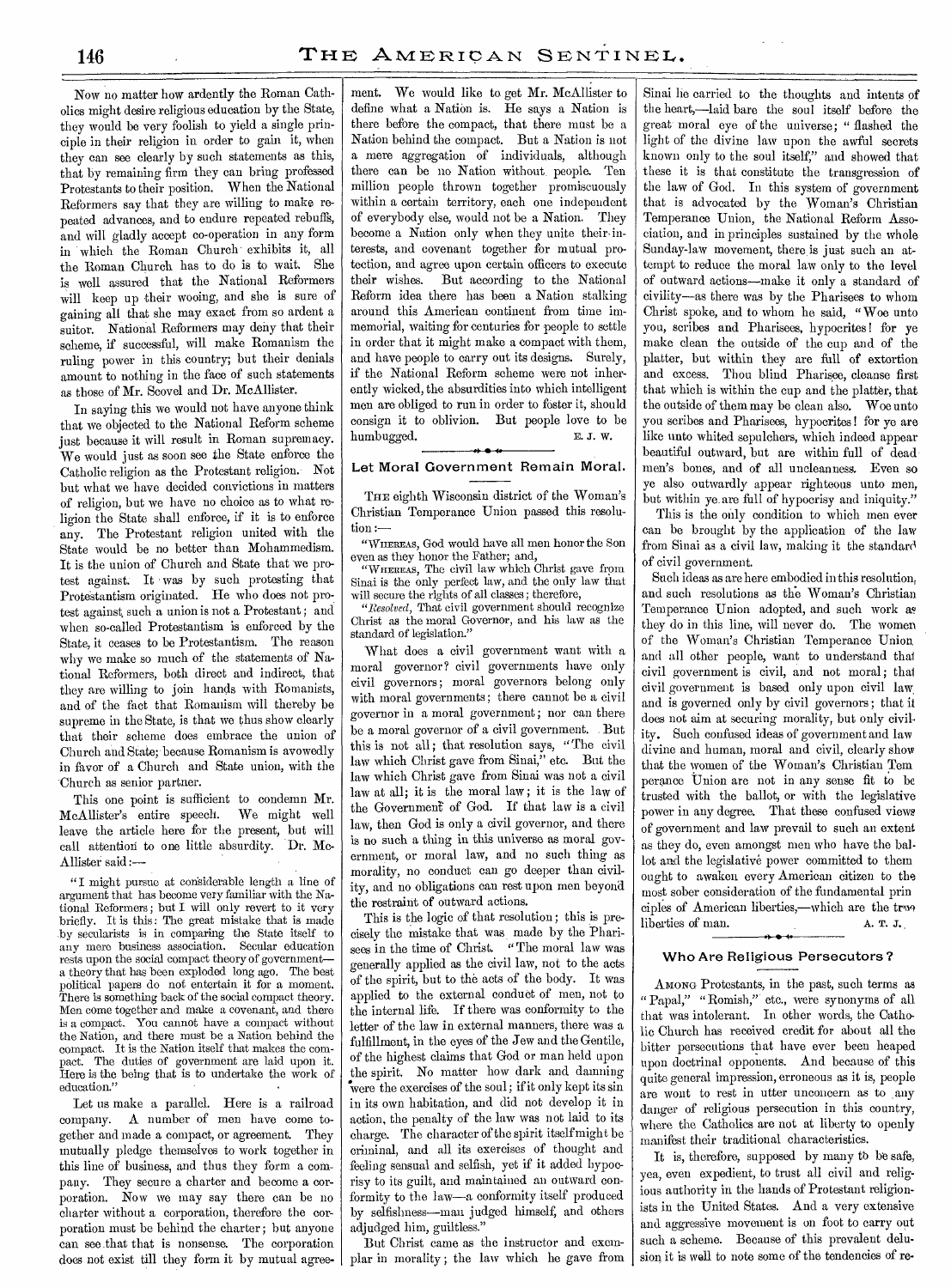ligious individuals and sects outside of the Catholic Church, when clothed with secular power.

All students of history, as well as many merely casual readers, are familiar with the tyrannical and intolerant sway of the Covenanters and Presbyterians in Great Britain, in the sixteenth and seventeenth centuries. It may not be generally understood, but it is a fact, that the Reformed Presbyterians in the United States boast of being the only conservators of the principles of the Scottish Covenanters. Of course they are Protestants, as their religious progenitors, of whom John Knox was a leader, taught that it was right to disfranchise Catholics, and even to put them to death.

This church is leader in the movement to secure a religious amendment to the Constitution of the United States, enforcing by law what it deems the principles of the Christian religion. And representative men, including Conferences, Presbyteries, and other general bodies of the leading denominations, have joined hands with them in the work. Now no man, or set of men, ever earnestly solicit a law which they do not expect to have enforced,—and enforced at all hazards. And it is impossible that they should contend for a law against a strong element of opposition for a quarter of a century without some idea of what would be necessary in order to enforce it. Therefore, persistence in the effort means, in case of success, persistence on the part of the Government in the execution, at whatever cost. In support of this position, I quote the following sentiment from one of the most active leaders in the movement here alluded to. He says:

"Whether the Constitution will be set right on the question of the moral supremacy of God's law in the Government without a bloody revolution, will depend entirely upon the strength and resistance of the forces or antichrist."

This National Reform Association, which is a wheel within the Reformed Presbyterian wheel, is well aware, from its experience of twenty-five years in the direct advocacy of its pet scheme, that there will be strong opposition to the measure, Knowing this, they deliberately plan to meet it; and expecting, through any and every means, to eventually succeed in becoming a majority in the land, they openly avow their intentions. The president of this society's Prayer League says to opponents :—

" You look for trouble in this land in the future, if these principles are applied. I think it will come to you if you maintain your present position. . If, through prejudice or the enmity of unregenerate hearts, you have determined to oppose the progress of this Nation in fulfilling its vocation as an instrument in the divine work of regenerating human society, you may rightly expect trouble. It will be sure to come to you."

Another apostle of National Reform, as advocated by this religio-political association, says:

"There ought to be a mighty army ready to pour out treasure and blood, if need be, to vindicate the authority of Christ. The Bible should be adopted as a standard to decide questions of political life, to decide between right and wrong. The idea of a divine law and a divine Christ should be forced into politics."

And still another declaration of intention indorsed by that body is thus expressed:

" Those who oppose this work now will discover, when the religious amendment is made to the Constitution, that if they do not see fit to fall in with the majority, they must abide the consequences, or seek some more congenial clime."

According to the express acknowledgment, yea, the boast, of those who are endeavoring to have their faith incorporated in the fundamental law of the land, when .they shall have attained their end they will use the utmost power of the Government—if need be, "a mighty army ready to pour out treasure and blood "—in order to compel all to accept their peculiar religious faith. And this is so-called Protestantism. Now we have it plainly set before us, that opening the way for religious legislation in our free country means radical persecution for all dissenters from the established faith. And this notwithstanding the fact that Protestants are the instigators of the scheme, and expect to be the executors of the law. Let no one be deluded by the seductive idea that this is a Protestant move and can bode no danger. Beware of the religious clan that seeks political power. Human nature is the same in all ages, and in all religious sects.

W. N. GLENN.

#### A True National Reform Government.

IN the *Century* of April, 1888, Mr. George Kennan had an article on "Russian Penal Code," from which in the August SENTINEL we copied what it had to say on the subject of religion. In that it was shown clearly that the Russian Government, with all its tyranny and intolerance, is the very kind of government that the National Reformers are working for. In the April *Century,* this present year, Mr. Kennan gives us a view of the workings of the Russian police department, in which is shown very clearly the working of National Reform principles. The following extract from the article will enable the reader to judge for himself:—

"The police, with the Minister of the Interior at their head, control, by means of passports, the movements of all the inhabitants of the empire; they keep thousands of suspects constantly under surveillance; they ascertain and certify to the courts the liabilities of bankrupts; they conduct pawnbrokers' sales of unredeemed pledges; they give certificates of identity to pensioners and all other persons who need them; they superintend repairs of roads and bridges; they exercise supervision over all theatrical performances, concerts, tableaux, theater programs, posters, and street advertisements; they collect statistics, enforce sanitary regulations, make searales and seizures in private houses, read the correspondence of suspects, take charge of the bodies of persons found dead, ' admonish' church-members who neglect too long to partake of the Holy Communion, and enforce obedience to thousands of multifarious orders and regulations intended to promote the welfare of the people or to insure the safety of the State. The legislation relating to the police fills more than five thousand sections in the Svod Zakónof, or collection of Russian laws, and it is hardly an exaggeration to say that in the peasant villages, away from the centers of education and enlightenment, the police are the omnipresent and omnipotent regulators of all human conductsort of incompetent bureaucratic substitute for divine Providence.

" In order to give the readers of the *Century* an idea of the nature and infinite variety of the transactions regulated in Russia by the Government through the police, I will quote, almost at random, the titles or subjects of a few of the circular letters of instructions sent by the Minister of the Interior to the governors of various Russian prov-<br>inces between 1880 and 1884. They are as inces between 1880 and 1884. follows :—

" 1. To regulate religious instruction in secular schools.

" 2. Concerning measures to be taken to prevent horse stealing.

" 3. .Concerning a list of dramas that are unconditionally permitted to be put on the stage.

4. To prohibit the sale of Shimanski's Pills. " 5. To prohibit peasants from cutting young birch trees with which to decorate churches and houses on holidays.

"6. Prescribing the manner in which the censor shall supervise the reports and accounts of private societies. 7. Concerning a removal of the restrictions upon

the transportation of rendered tallow. " 8. Concerning personal identification marks in the passports of Jews.

" 9. To regulate the use of mineral waters by sick or wounded officers of the army.

" 10. Concerning an order for the sale of all grain\_ by weight instead of by measure.

" 11. Setting forth the circumstances under which, and the times at which, the police and other employes of the Ministry of the Interior can wear white linen covers on their caps.

" 12. Concerning the question who has the right to collect subscriptions in the empire for the holy places in Palestine.

" 13. To abolish the long chains used for the purpose of chaining together marching criminals in gangs of six.

" 14. To regulate printing on the paper of cigarettes, " 15. Concerning the prohibition, at meetings of provincial assemblies and town councils, of the expressions of such opinions or judgments as may, from their nature, lie outside the limits of the jurisdiction of such bodies.

" 16. Concerning an order prohibiting the emigration of dissenters to the Trans-Caucasus.

" 17. Concerning regulations for the proper construction of houses in peasant villages.

" 18. To control and regulate the transportation of animal bones.

" 19. To regulate advertisements of medicines.

" 20. Forbidding the use of all school-books and appliances of instruction not approved by the Minister. of the Interior and the ecclesiastical authorities.

" 21. Concerning the proper method of measuring the legs of recruits for the army.

" 22. Concerning meetings of school-teachers.-

" 23. Prescribing the manner in which permission shall be obtained for concerts, readings, theatrical performances, and other public entertainments.

"24. To require printers to send to the Department of Police copies of all newspapers, magazines, and almanacs printed by them.

" 25. To prevent the sale of quinine that is not of good quality.

" 26. To regulate the censorship of price-lists, printed notes of invitation, and visiting cards.

" 27. Concerning the construction of water-closets according to the removal or barrel system.

"28. Providing for the censorship of the seals, rubber stamps, and cards of private individuals and business corporations.

"29. To regulate begging for ecclesiastical institutions and for the holy places in Palestine.

" 30. To regulate the sale by apothecaries of certain cosmetics'—namely, soap, starch, brilliantine, toot hbrushes, and insect powder.

"These are only a few of the countless thousands of orders, directions, and regulations that come within the jurisdiction of the imperial police. Of course they are not all carried into effect. The enforcement of such a multitude of prohibitions and restrictions, affecting every province of human life, is beyond the power of any one man or any set of men ; but whether they are enforced or not, they operate constantly as a bar to individual enterprise, a network to restrain every free impulse, and a clog upon all human activity.

"It is difficult for Americans to realize that such relations can exist between the people of a country and the Government as those shown by these circulars to exist in Russia. Imagine a governor of New York State issuing an order requiring all the citizens of that State to send in their seals, rubber stamps, and visiting cards for censorial supervision. Or imagine a Postmaster-General writing a circular letter to the governors of all the States prescribing rules for the regulation of the sale of soap, starch, brilliantine, tooth-brushes.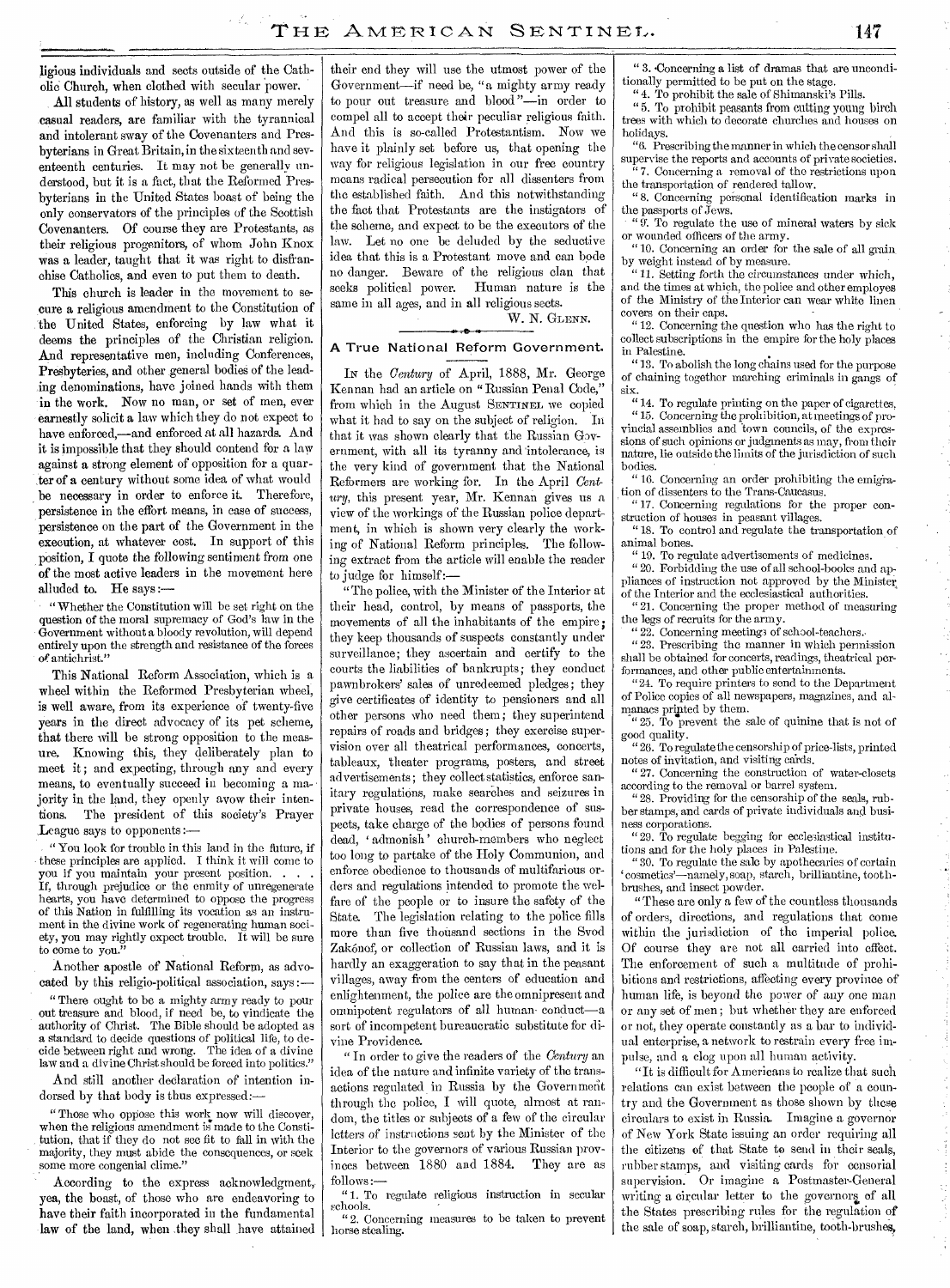and insect powder! Such an extension of the powers of government is to us almost inconceivaable, both on account of its tyranny and on account of its preposterous absurdity; and yet such regulations are not regarded in Russia as anything extraordinary, and one sometimes finds the police engaged in work that is even more remarkable than the regulation of the sale of toothbrushes and insect powder. I have in my possession the original report of a Russian police *pristav,* written upon a printed form, in which the officer notifies his superior that, in compliance with instructions of such and such a date, he has called upon such and such persons, who are named, and has 'admonished' them that they must partake of the Holy Communion, upon penalty of an administrative calling to account [pod opaseniem v' protivnom sluchae kazennaho vziskania].' This document bears in capital letters at the top of the first page the words, 'Ukase [oo-kaz] of his Imperial Majesty the Autocrat of all the Russias.' In the newspaper *Sibir* (See-beer) for July 10, 1883, it is stated, as a matter of news, that the police authorities of the city of Irkutsk have just received orders to admonish all persons who have been neglectful of religious duty, and to oblige them to partake of the sacrament. The use of the police power as a means of compelling indifferent or backsliding Christians to partake of the Holy Communion—the sending of an armed man in a blue uniform to drag another man to the table of the Prince of Peace, and to compel him to eat and drink the symbols of the broken body and shed blood of Christ—is something that has not often been seen, I think, outside of Russia, since the Dark Ages."

A few words only are necessary to show that this very state of things must exist in this country, if the National Reform Association, the American Sabbath Union, and the Woman's Christian Temperance Union, succeed in carrying•out their (ir)religious designs. All of these associations heartily indorse Mr. Blair's proposed amendment to the Constitution, which requires that the principles of the Christian religion be taught in the public schools. It has already been shown in these columns that the adoption of that amendment would require that text-books on religion be issued, and that both text-books and teachers should be in harmony with the standard of religion that would be recommended by the ecclesiastical authorities. But when that is done it will be necessary that a strict watch should be kept to see that no other text-book is brought in ; and to see that no teacher presumes to inculcate any ideas of his own, that may be different from the established religion.

The individuals who will have this matter in charge may not be called police, but their duties will be exactly such as are defined in the articles above numbered one, twenty, and twenty-two. They will have to regulate religious instruction in secular schools. They will have to note if any books and plans of instruction are used that are not approved by the ecclesiastical authorities, and they will have to oversee the meetings of schoolteachers to guard against the introduction of anything in their discussions that shall differ in any way from the standard of religion set by those ecclesiastical authorities. In short, they will have to see that religion is not discussed at all; for it must be obvious to any thinking person that when the State, having taken counsel of the elders, prescribes the religion for its citizens, re-

ligious discussion is at an end. School-teachers will have no business to question the text-books, and they will not dare presume to make any alteration. If anything different is to be taught, it will have to be decided upon by the ecclesiastical authorities of the Nation, just as in the days of old in Europe, no new thing can be even mentioned in the school unless a new council has passed upon it. When the council shall have decided upon what shall be taught the people, the school-teachers and ministers of low degree will have simply the duty of handing to the people that which has been given to them by their superiors.

Again, the enactment of a strict national Sunday law will require that the powers of the police be very greatly magnified. Indeed, the Sunday law is often called "a police regulation," showing that the enforcement of the law will rest largely in the hands of the police. Of course the number of police will have to be greatly increased in order that they may keep an oversight over all the people, to see that no one violates the law. It will be their duty, also, as in Russia, to "admonish" people who do not attend divine service at stated intervals. The leaders in the Sundaylaw movement openly avow that their desire for a Sunday law is that people may go to church. But as we have before shown, if the mere enactment of a Sunday law does not accomplish their designs, they will necessarily have to amend it so as to require attendance at church. Moreover, Mrs. Bateham has said that what they want is the "ideal sabbath of the Puritans;" the guarantee to rest and to worship. Now we have before us some of the laws by which that ideal sabbath was secured, and we will quote them. In Robert Wodrow's "Selections from the Records of the Kirk Session, Presbytery, and Synod of Aberdeen," we find the following :—

" It is thocht expedient that ane baillie with tua of the session passed throw the towne everie Sabbathday, and nott sic as they find absent fra the sermones ather afoir or efter none, and for that effect that they pass and serche sic houss as they think maist meit."

In his collections he says that the session allows the searchers to go into the houses and apprehend absentees from the Kirk. In the records of the governor and company of the Massachusetts Bay in New England we find that in 1629 the first Sunday law in the colony read thus:—

" And to the end the Saboth may bee celebrated in a religious manner we appoint, that all that inhabite the plantacon, both for the gen'all and pticuler imploymts, may surcease their labor every Satterday throughout the yeare at 3 of the clock in the afternoone, and that they spend the rest of that day in catichising and pparacon for the Saboth, as the ministers shall direct."

This is very similar to the law now required by the American Sabbath Union. But that law was found insufficient to meet the desires of the ecclesiastics, and so in 1634 they supplemented it by the following:—

" Whereas complaints hath bene made to this Court that dyvers psons within this jurisdiccon doe vsually absent themselves from church meetings vpon the Lord's day, power is therefore given to any two Assistants to heare and sensure, either by ffyne or imprisonmt (att their discrecon), all misdemeanrs of that kind committed by any inhabitant within this jurisdiccon, provided they exceed not the ffyne of vs for one offense."

It worked then just as we have said it will work now. First was the strict Sunday law. Then was the law requiring everybody to go to church, and allowing officers to search the town to discover absentees. In 1782 an act was passed enjoining the worship of almighty God, as an essential part of the due observance of the Lord's day, and imposing a fine of ten shillings upon any able person who shall absent himself for a month from the public worship of God on the Lord's day. This statute provided for wardens to enforce the law, and gave them power to enforce it by stopping travelers, and by entering all places where they may find or think they may find Sabbath-breakers.

That is the "ideal sabbath of the Puritans." That is the condition of things that Mrs. Bateham wishes to see in this country. When it shall be brought about we shall have a despotism fully as bad as that of Russia. Mr. Kerman says that Russian police are "a sort of incompetent, bureaucratic substitute for divine Providence." If the American Sabbath Union and the Woman's Christian Temperance Union shall secure their desired ends, we shall have a police who will not only be a substitute for divine Providence, but a substitute for men's consciences. Is there an American who has any love for freedom? If there is let him protest vigorously against any such usurpation. E. J. w.

### Sunday and Sunday Newspapers.

As referred to elsewhere in these columns, the question of Sunday newspapers is agitating the minds of some of the good people of Sacramento, this State, and the editor of one of the dailies of that city has felt called upon to explain at some length his position in the premises. We quote as follows from the *Record- Union* of May  $8 -$ 

" The Woodland *Democrat* quotes in full an editorial note of the *Record- Union,* concerning the manifest antagonism of public sentiment to the Sunday hoodlum picnic, and the growing disposition to secure for the one day in seven more of consideration as a day when boisterous amusements, carousal, and rowdyism ought to cease. In that article we also said that the sentiment referred to was not opposed to rational use of the day, as good taste, the demand for change, and the necessities of rest and recuperation, require, even when these are manifest by indulgence in reasonable amusements. Upon such expression our contemporary thus comments:—

" The above is from the *Record- Union,* and right beside this friendly sympathy with the sentiment against Sabbath desecration is a blazing advertisement stating that the *Record-Union*, in order to be 'abreast with the times,' will issue a regular Sunday edition. This the times,' will issue a regular Sunday edition. is not a youthful ebullition, but the determination of a respectable, staid, elderly journal. How does it seem as to consistency?'

"We are amazed that so old a journalist as the editor and proprietor of the *Democrat* should have committed himself to the confession of such rank ignorance. The intelligence bounded by a comprehension that cannot distinguish between rowdy picnics, boisterous amusements, and drunken routs, and the sober and educating vocation of issuing a clean newspaper for reading by the people on Sunday, or any other day, is really unworthy of consideration. But since our contemporary asks how the expression quoted from the *Record-Union,* and its announcement of the Sunday Union, can be reconciled, we are disposed to reply, since it will reach a few other hidebound people who strain at a gnat and swallow a camel in disapproving of a newspaper that is compiled, originated, composed and made ready for the press on Saturday, but who do not even entertain the suggestion of gagging over a newspaper that is the product of Sunday work *entirely,*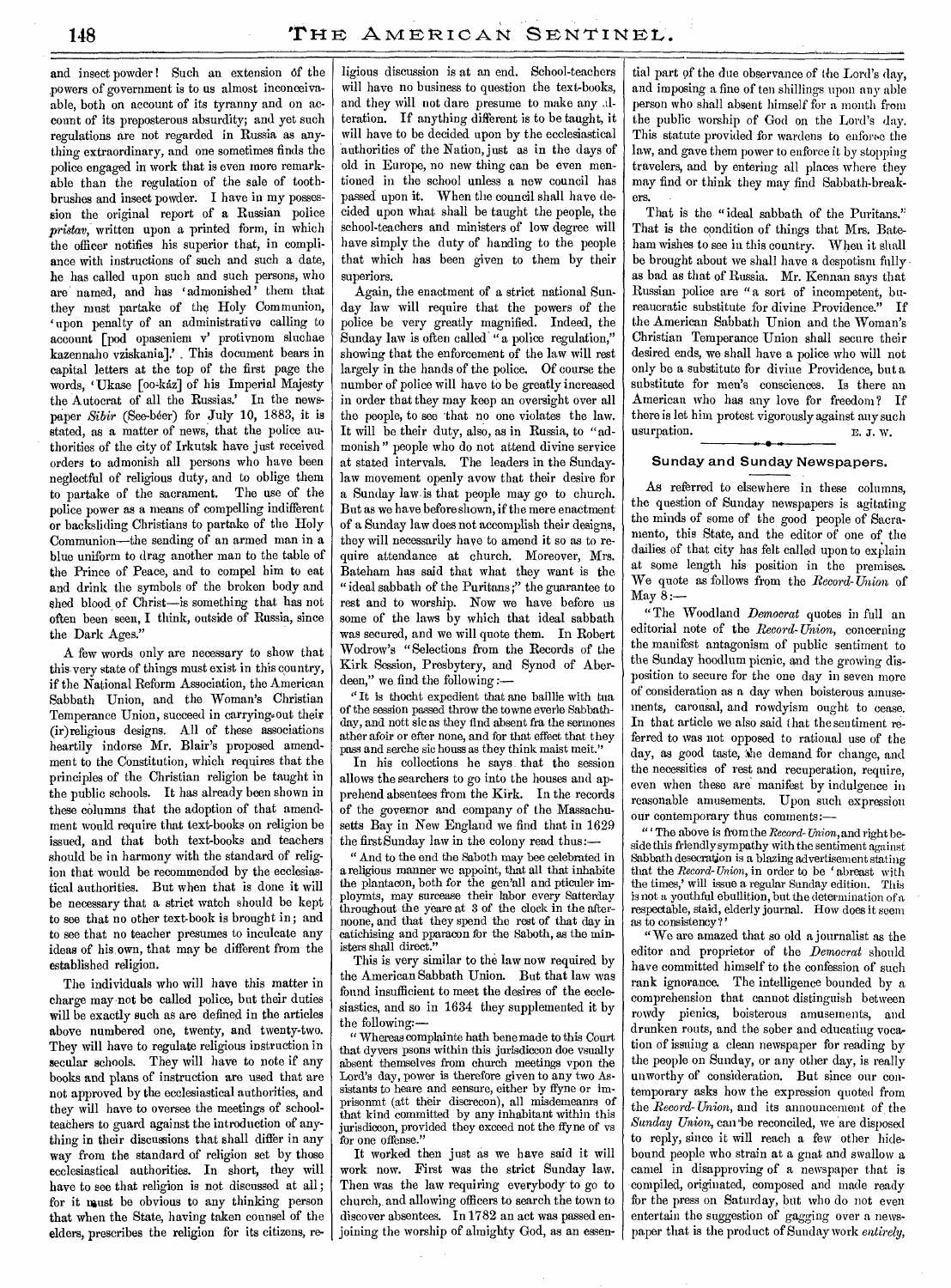in order that the editor of the *Democrat,* in common with the rest of the community, may enjoy coffee and the record of the news of the world on Monday morning.

"There is no question of consistency involved in the case of the *Record- Union;* it has published a Monday edition, the product of Sunday labor, for more than a third of a century. That it now proposes to publish a newspaper dated on Sunday, but the product of Saturday labor, in nowise changes its relation to the public or to the Sunday question, and the decent observance of that day. If all the world does no more to offend the Sunday sentiment than this journal, neither clergy nor laymen need entertain any fear of desecration of the day. We recall a time when the *Democrat* was composed, printed, and issued on Sunday—it being an evening paper—and its proprietor and editor held that he was serving God and man thereby. The Woodland community will bear us out that his religious convictions and profound regard for things holy were as deep and sincere as those of his successor,who now takes the *Record- Union* to task, but, unlike his predecessor, holds the *first* instead of the *seventh* day holy. We have no patience with the bigotry and shortsightedness that exclaims against the clean, helpful, and knowledge-disseminating newspaper dated on Sunday, but that has a stomach for the all-around newspaper that is wholly worked up on Sunday and simply dated on Monday.

" The *Record-Union* yields to none in its regard for the sentiments of the Christian world, and in sincerity has labored diligently through the medium of these columns to afford its priest and apostles a wider hearing than their pulpit insures, and has labored on Sunday to that end. It has not come to our knowledge that any of these worthy people, whose profession, like that of the journalist, is the betterment of mankind, have ever objected to the industry of the press that makes the newspaper a vehicle for carrying to the world the voice of the pulpit, even though that industry involves labor on Sunday."

What the *Record-Union* says about the work on a Sunday paper is true, as every newspaper man can testify, as is also what is said of the work on a Monday-morning paper; if either ought to be discontinued because of Sunday work, certainly it should be the Monday paper. But that is not where the shoe pinches; the trouble is, as many ministers have been candid enough to state, that people read the newspapers instead of going to church; the papers are, in short, the competitors of the preachers, and the latter want a monopoly of instructing the people on -that day. Were it not for this fact, the outcry, if there were any, would be against the Monday paper.

### A Timely Utterance.

THE following letter, dated Burlington, Vermont, May 1, speaks for itself:—

EDITORS AMERICAN SENTINEL: Yesterday I had the privilege of listening to an eloquent address delivered in this city by M. H. Buckham, D. D., president of the State University at Burlington. His address clearly showed that there are still great and true hearts in old Vermont, that beat in unison with the noble principles of our fathers who framed our National Constitution.

The Burlington Daily *Free Press* favors us with a 'copy of the address, from which I have taken the liberty to clip a paragraph to send to

you, thinking that you might wish to insert it in the SENTINEL.

It is as follows:—

" We recognize also God's good hand upon us in the Constitution which for the century past has been the law of our national life. The world may be challenged to point to a public document which gives better evidence that its framers were inspired and guided by a wisdom beyond their own. It would have better suited a few literalists if the divine name had been inserted somewhere, anywhere, if so be that in some conventional and perfunctory way the divine being might have had due recognition. But as God is in nature in its abounding vitality, in its exquisite beauty and perfect harmony, a thousand times more impressively than if his name had been spelled out in the rock and bellowed out in the thunder, so God is in the Constitution in that reticent reverence which does not parade his titles in set phrase, but does put his love of justice and of mercy, his care for the rights of the weak and the duties of the strong, into every article and section and clause of it. Most significant to us in the retrospect of it is the fact that slavery in those days of its power could get no direct recognition in the Constitution, but that in this august presence it stands a marked and guilty thing, ashamed of its own<br>nature. Significant also in face of the history of Significant also in face of the history of State religions is the provision that ' there shall be no law respecting an establishment of religion or prohibiting the free exercise thereof,' and that ' no religious test shall ever be required as a qualification to any office or public trust under the United States.' Thus did our fathers render unto Cæsar the things that are Cæsar's and to God the things that are God's. Thus has religion in America escaped the ' fatal donation of Constantine,' and thus has the word of God had free course and been glorified."

In this State there is much interest in National Reform questions. Mr. Buckham is one of the first men in this State.

EDWIN R. PALMER.

### That Petition Again.

SINCE the AMERICAN SENTINEL has shown up so fully the crooked methods by which the Woman's Christian Temperance and American Sabbath Unions have added signatures to their Sunday petitions, the leaders of these organizations have found it necessary to do something to divert public attention from their course, and, not being able to offer any excuse for the dishonest methods, they have had no alternative but to try to make it appear that the signatures to the protest were not obtained in a legitimate manner. Of course this does not help their cause any, for even if all the signatures to the protest were fraudulent, that would not make their duplicity any the less; but the charge which they bring serves in a measure to divert attention from themselves.

Their charge is: First, that the petition was signed only by Adventists. Second, that those who signed it who were not Adventists did so because they did not understand what they were doing. Third, that all besides Adventists who signed it were saloon keepers, who naturally disliked the idea of a Sunday law.

It needs nothing more than this statement of the charges which they make, to show to what straits they are driven to make it appear that they alone are not guilty of fraud; for one part of their charge contradicts every other part.

That the petition was not signed by Adventists exclusively is shown by the fact that, according to the Seventh-day Adventist Year Book, there are only 26,000 members of that denomination in the United States; whereas, there were 230,000 signatures to the petition that was presented in the Senate last winter, and as many more have been obtained since. These are not "representative" signatures either. Anyone who wishes to do so can verify the fact that there are 230,000 distinct signatures in the petition that was presented to Congress.

We have, however, just received a letter from a gentleman in Woodbury, N. J., a stranger to us, which covers every point of the charge which the Sunday-law people bring against those who circulated the protest. It is so concise a statement that we present it in full. It was entirely unsolicited by us, and was called out by the statements of the *Western Christian Union,* which were quoted in the article, " Is This the Breath of the Puritan ?" in the SENTINEL of April 10. Referring to the statement that the canvassers for signatures to the protest had adopted the practice of "button-holing unsuspecting citizens in railroad waiting-rooms and street corners, not a few of whom were unfamiliar with the question," the writer says:—

" Gentlemen, I am not an Adventist; neither am I ignorant of this great question now claiming the attention of so many people of this Union. I was one of several who signed this petition against the Blair bill. I was not asked to sign this until the gentleman who circulated it was fully satisfied that I knew just what I was signing. This paper was headed by the This paper was headed by the pastor of the M. E. Church of this city ; next came that of my own pastor, of the Baptist Church, followed by the signatures of several of the prominent men of our city, whose signatures I recognized. I have in my possession a petition upon which I expect to receive a number of names of Christians. All of them will know why they sign it. I do not wish to weary you, but I want to say to you that I am sorry to see those of my own faith persecuting those Christians against whom they can bring no greater charge than that they insist upon having the liberty which God has given every man, and which our National Constitution guarantees. God speed you in this work. I remain, etc."

This simple statement meets every point of the charge which they bring against us ; and coupled with the fact that every point of their charge contradicts every other point, it certainly ought to put a stop to their attempt at misrepresentation ; but it will not. Having started on a career of misrepresentation, and being determined to have a Sunday law, which cannot be secured by fair means, they must necessarily pursue their course to the end. Our desire is to save as many as possible from coming to that end, which will not be simply the securing of a national Sunday law.

E. J. W.

#### Exemption Clauses in Sunday Laws.

THE *Christian Oracle* of April 25 contains an article from a fair-minded correspondent, upon "License and Sunday Laws." In it he makes the following reference to one who had previously written to the same paper:—

" He says that if the Blair bill should pass, and a strict Sunday law be passed, Adventists could obey the law without any violation of their religious principles. True ; but if you forbid them doing any manual labor on that day you rob them of one-sixth of their power to earn a living for their families—or at \$2.00 per day it would amount to \$104 annually. Without their consent, is that American liberty? Suppose you rest on Sunday, and we pass a law to prohibit you from working Mondays; how would that suit you? Brethren, we don't want a Sunday law unless it has a proviso that those who conscientiously keep the Sabbath shall not be prohibited from performing their usual occupation on Sunday, The Constitution is good enough as it is."

The writer of the above evidently believes in equal and exact justice to all; but he has not given the Sunday question sufficient thought, or he would know that there can never be any justice in connection with a Sunday law. In the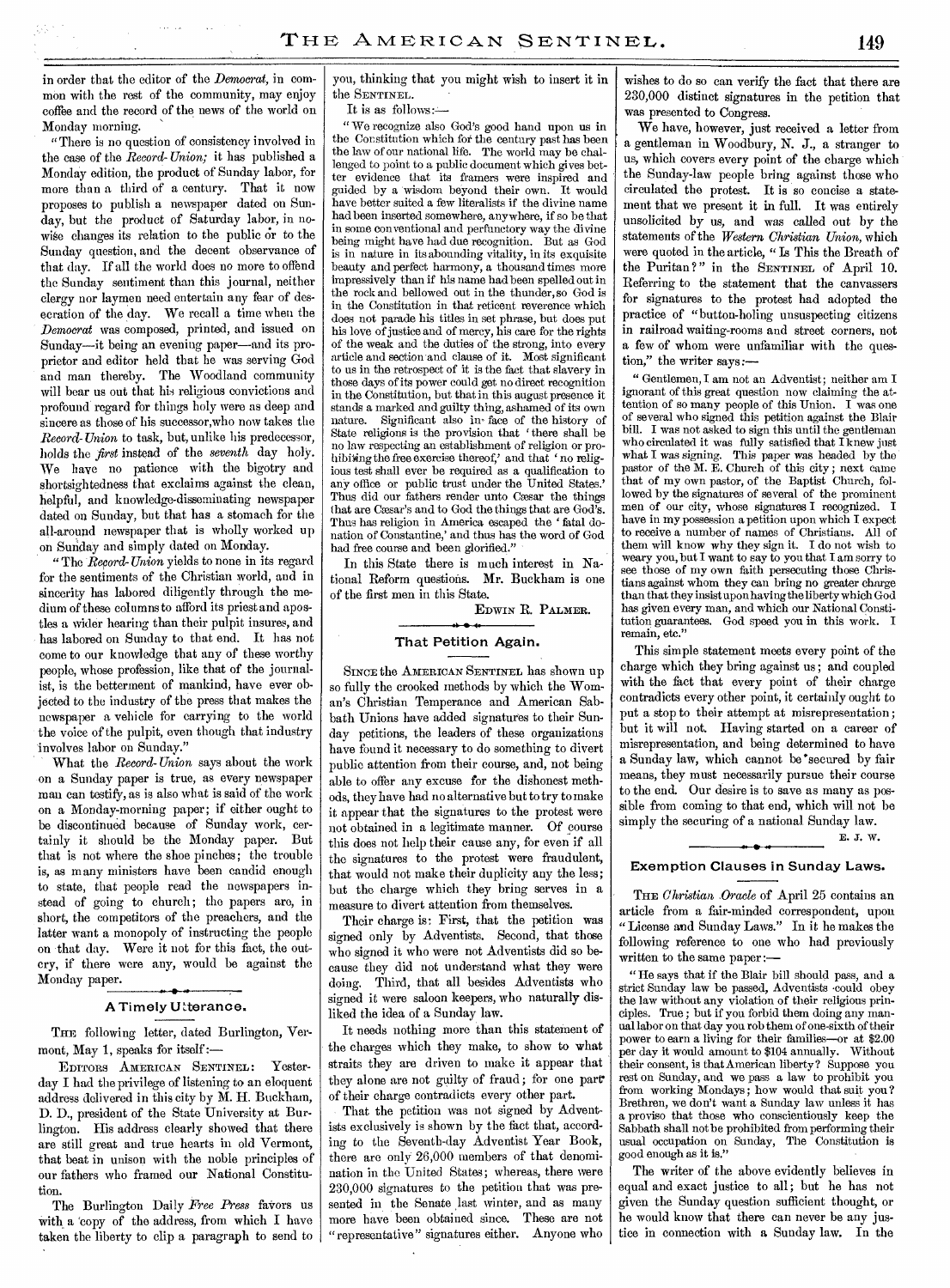first place, a seventh-day Christian could not obey a Sunday law without violating his conscience. It is not necessary, however, to dwell upon this, since the writer would not have such compelled to rest on Sunday, because, as he rightly says, such compulsion would be robbery.

But those who have given much thought to the subject, whether friends or foes of Sunday legislation, know that no law can long be enforced with exceptions. We say that it is utterly impossible to enforce a Sunday law that makes an exemption in favor of those who observe the seventh day. Such a thing never has been done, and never will be done. True, there are Sunday laws which exempt observers of the seventh day; but those laws are never enforced. They remain upon the statute books as dead letters. When the time comes that enough people get in earnest to have them enforced, they secure the repeal of the exemption clause. Then they can enforce the law, and not before.

Take the case of Arkansas as an example. It had for a long time a Sunday law which made an exemption in favor of seventh-day people. But that law was not enforced. No attempt was made to enforce it. Finally some *unto quid* people concluded that the law ought to be enforced. But they could not enforce it as it was. Why?— Because there was really nothing to enforce. The exemption in favor of seventh-day observers deprived the law of all its force. So they pleaded for the repeal of that exemption section, so that no non-religious person could evade the law by professing to be an observer of the seventh day. There is no evidence that any person had ever done so; but the Sunday-law people saw plainly that that could easily be done, and that to attempt to enforce a Sunday law with an exemption section, would be like trying to trap a fox with two holes to his den. So they stopped up all chance of escape, by securing the repeal of that obnoxious section. Then the law was enforced for the first time in its existence. And right vigorously was it enforced too. Then the saloon keepers had to suffer, didn't they ? Not much. They sold whisky as openly as ever, and were not even indicted therefor. It was enforced against those who had rested on Saturday, and against no others. The National Reformers of Arkansas seemed to feel a special interest in the physical welfare of the Seventh-day Adventists and the Seventh-day Baptists, for they sought to compel them to rest after they had already rested, while others were left free not to rest at all.

This prosecution went on until public indignation demanded that simple toleration,if not justice, should be granted to those observers of the seventh day, all of whom were good citizens. So a bill was introduced and passed, which granted to conscientious observers of the seventh day immunity from the pains and penalties of the Sunday law. The result was that the prosecution ceased. No attempt has been made since to enforce the law. Surely this is far more than merely suggestive.

Now a National Sunday law is desired. Its advocates make a great show of liberality, and say that they are going to see that it exempts those who observe the seventh day. The Blair bill, however, made no such exemption. Nevertheless, many fair-minded persons are caught by the pretension to liberality on the part of the National Reformers and the American Sabbath Union. But let it not be forgotten that the object of this proposed National Sunday law is to make efficient existing State Sunday laws. But

it cannot give efficiency to them unless it is itself "efficient;" and it may be accepted as a fact that it will be no exception to previous laws, and cannot be enforced so long as it makes any exemption of those who observe another day. So the exemption will be allowed to remain only till the law is secured, and when the time comes to enforce it, the exemption will be repealed. That is the way it is done. Exemption clauses in Sunday laws are frauds. They are designed only to delude fair-minded persons into favoring the enactment of the law, and they never serve any other purpose. Let all lovers of justice pay no heed to the voice of the National Reform charmer, charm he never so wisely. E. J. W.

### Please Explain.

FROM figures based on the census of 1880, the American Sabbath Union, so called, estimates that there are in the United States, out of a total of 17,392,000 workers, 3,145,572 persons deprived of their Sunday rest, of whom 1,555,404 are "regularly engaged in needless work for gain on Sunday." This may all be true ; and it may also be true that many of these men would lose their situations if they should refuse to do Sunday work, but does it follow that laws should be enacted which would enable them to keep the day just as well as not? Said the Saviour, "If any man will be my disciple, let him deny himself, and take up his cross, and follow me ;" and if a man's convictions are not strong enough to move him to do that which he believes to be a sacred duty, even if it does entail pecuniary loss, it is scarcely worth while to strengthen them by legislative enactment. The man who will not serve God unless it is *convenient* to do so, does not serve him acceptably at all.

But there is another feature of this question which is worth considering. The advocates of a law which guarantees to these Sunday workers a day of rest, whether they desire it or not, demand that *all* shall rest upon Sunday. They know that a small minority of their fellow-citizens conscientiously keep the seventh day at not a little sacrifice, and that they ask no law to enable them to do it without such sacrifice, yet Sunday-law advocates propose to secure a law which will compel them to keep another day also, thus depriving them of one-sixth of their means of support for conscience' sake. Will someone please explain why the State should make it so easy for some of its, citizens to outwardly observe the forms of their religion, and at the same time so difficult for others *?—Signs of the Times.*  1 0 0

### Is It Ignorance?

UNDER the heading, "Ignorance That Is Inexcusable in This Progressive Age," the Sacramento *Record- Union* of May 8 publishes the following. We are inclined to the belief that the letter to the *Record- Union* was the result, not of ignorance, but of something which is even more inexcusable.

"The following letter was received by the managing editor of the *Record- Union* yesterday :-

731 N STREET, SACRAMENTO, May 7, 1889. DEAR SIR : Please instruct your carrier *not to leave the Sunday issue* of your paper at my house.

I am opposed to Sunday papers on principle, and am sorry for this change in policy in the management of the *Record-Union.* 

A Monday paper *may* be published without Sunday work, but seven papers a week cannot.<br>respectfully,  $A$ RNOLD T. N ARNOLD T. NEEDHAM,

*Pastor Sixth Street M. E. Church.* 

" Why, certainly, we will so instruct the carrier, but at the same time we would suggest to the reverend gentleman that it ought to be a greater salve to his tender conscience to have the same instructions given in regard to the Monday issue, as the work on the latter is all done on Sunday, while the work on the Sunday edition is necessarily done on Saturday and Saturday night. Mr. Needham ought to know this as well as any man, for reporters of this paper have often worked on Sunday in the preparation of his sermons for the hands of the compositors, who have had to set them up on Sunday night. Frequently the reporters are assisted in this work by the ministers themselves—and on Sunday, too.

" We had believed that there were none so ignorant of the work of publishing a daily newspaper as this letter seems to indicate. We thought that evergone knew that the publication of a paper on Monday morning involved the working of the entire force on Sunday, while the work of publishing a Sunday edition must be done on Saturday night. We have never heard Mr. Needham complain when he saw his sermon published in the *Record-Union* on Monday morning, that the reporter and compositors had been compelled to work on Sunday in order that he might have that satisfaction, thereby enabling him to place his arguments before an immense audience, which he could never have reached in any other way."

### Christianity Does Not Need It.

A CORRESPONDENT Of *Reason* has struck the right chord in opposition to the proposed Sunday law, as will be seen from the following, which we clip from that paper :—

"On grounds of public policy there are grave objections to the proposed legislation, but the objections from the standpoint of those who have the best interests of religion at heart are equally weighty. The Christian Church in America occupies a position different from that in those countries where it has been in league with the State. While there may be much indifference and unbelief, there is but little active hostility. Secularism in the European sense of bitter hatred of all that savors of the church, has little power among our native-born population. It is because here the church has not been identified with ecclesiastical annoyance and intolerant legislation.

" Our Protestant churches cannot afford to enter the arena of politics, and transform what had been mere unbelief into active enmity. Religious legislation in a country like this has no power to convince nor to coerce, it can only irritate.

"Christianity must be true to itself before it can perform its work; and Christian charity 'vaunteth not itself, is not puffed up, doth not behave itself unseemly, seeketh not her own.' Christianity 'vaunting itself' in legislative enactments and 'seeking its own' in the Constitution is true neither to its highest mission nor faithful to its best spirit. Dogmatic and sectarian Christianity is, even in the proposed amendment, refused the recognition of the Government; spiritual Christianity does not need it nor ask for it."

It is not enough to say that Christianity does not need such legislation ; it cannot stand it. Christianity will not ask for legislation in its favor, even as Christ did not, and if men secura legislation in favor of Christianity, they will succeed only in driving Christianity out ,of the Church as well as out of the State.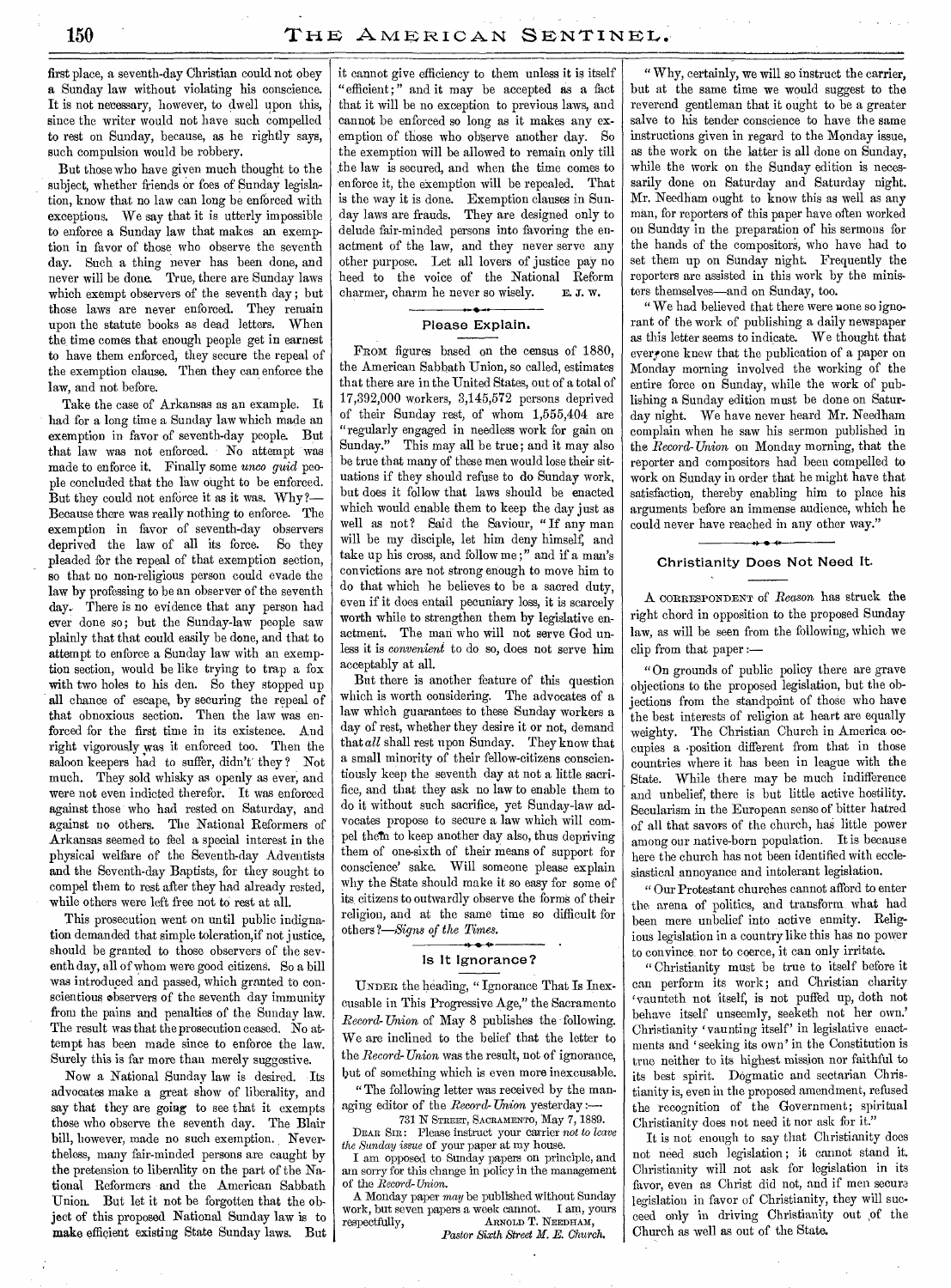## Advertisements.

特える しゅうしょう

ADVERTISING RATES made known on application. No advertisements of patent medicines, novelise, in novelise, class, tobacco, liquors, novels or any-<br>thing of a trivial, intemperate, immoral or impure nature accepted. We rese

The issues which this paper discusses are the "live<br>questions" of the day, and the straightforward,<br>consistent course of the SENTINEL has made for the<br>paper thousands of friends in every : tate and Terri-<br>tory in the Union

M ORAL AND SCIENTIFIC COMPANION, Flor-ence, Arizona; illustrated, wide-awake; 25c per year. Ads lc per word.

HISTORICAL ATLAS

And General History.

### By Robert H. Labberton,

**1** Vol., 8x11 inches. 213 pages of text. 30 genealogical charts. 198 progressive colored maps, in which every nation has, and always retains, its distinctive color.

|                                                                                            | Or 43 Bond Street, New York.     |
|--------------------------------------------------------------------------------------------|----------------------------------|
| 19 MAPS<br>HISTORY OF THE EAST, .<br>$\cdot$ $\cdot$ $\cdot$ 17 MAPS<br>HISTORY OF GREECE. |                                  |
| HISTORY OF ROME.                                                                           | 26 MAPS A POOR FOUNTAIN PEN      |
| 35 MAPS<br>HISTORY OF MIDDLE AGES,<br>49 MAPS<br>HISTORY OF MODERN TIMES.                  | <b>IS A NUISANCE:</b>            |
| $52$ MAPS<br>HISTORY OF AMERICA,                                                           | But a Good One is a Joy Forever. |

" I had no sooner laid eyes on the work than I said, 'I must have it.' " OLIVER WENDELL HOLMES. " This book has something to say that every ed-ucated man wants to know." REV. CIIARLES S. ROBINSON.

"Such geographical \_pictures are the best and surest way of teaching history. A. H. SAYCE, Professor of History, University of Oxford, England.

"The work is an extremely valuable one, from its comprehensiveness and its accuracy!' DR. JAMES MCCOSH.

" In my study you will find the great Unabridged in a rack at my right hand and the Labberton in a rack at my left.' LEW WALLACE.

" There is nothing to compare with it, especially in modern history."—*Tile* Nation.

" Altogether the best thing of the kind published anywhere." GEO. A. BACON, Syracuse High School.

" The book is simply incomparable." ALFRED S. ROE, Worcester High School.

"No teacher or student can afford to be with-out it." D. II. COCHRAN, Brooklyn Polytechnic Institute. — ADOPTED BY **—** 

**New York City** as a text-book in the Normal College.

**Philadelphia** as a text-book in the Boys' High School and Manual Training School. Boston as a reference book in the High and Latin Schools.

**The Government** as a text-book at West Point and Annapolis.

**The State Universities** of Indiana, Illinois, Wisconsin, Minnesota, Iowa, Kansas, Ne-braska, etc.

**Cloth, \$3, Half-Sheep, \$4, Half-Morocco, gilt** edges, \$5. PACIFIC PRESS PUBLISHING CO., OAKLAND, CAL.

### G. H. KRIECHBAUM, DENTIST,

Office 854} Broadway, Corner Seventh, Oakland.





## Great Reduction in Pure Hide



## TEN LECTURES ON **NASAL CATARRH**

Its Nature, Causes, Prevention and Cure, and Diseases of the Throat, Eye and Ear, due to Nasal Catarrh; with a chapter of

CHOICE PRESCRIPTIONS

### **BY J. H. KELLOGG, M. D.,**

*Medical Superintendent of the Largest Medical and Surgical Sanitarium in the World.* 

The work consists of 120 pages, and is embellished with a colored frontispiece and

### **Six Beautifully Colored Plates.**

Besides many illustrative cuts of the throat and nasal cavity in health and disease. This little work costs **only 30 cents,** and is in great demand.

**PACIFIC PRESS PUBLISHING CO.,** 

**Or 43 Bond Street, New York. OAKLAND, CAL** 

We carry a full stock of the best makes of fount-ain pens, and feel sure we can suit the most fas-tidious.

Remit \$2.50 and with it send a sample of the steel pen which suits you best, and we will score you a found in the synch pen that will give you satisfaction.<br>It is **so convenient** to have a pen which is **so convenient** to h

Give us a trial order. Pens sent by registered mail. The trade supplied. Address, PACIFIC PRESS PUBLISHING CO., Or 43 Bond St., N. Y. Qakland, Cal.

**THE YO SEMITE VALLEY,** 

**BIG TREE GROVES, Etc.** 

**"In the Heart of the Sierras"** 

Is the only book ever issued which in any way does justice to this wonderful Valley and its surroundings. The **FULL-PAGE AUTOTYPES** 

Are the most charmingly characteristic of any illustrations ever produced, and are perfectly true to life, having been photographed direct from nature.

**THE WONDERFUL YO SEMITE.** 

Is here presented in all its beauty and majesty.<br>The book is just the thing for agents to handle, and<br>good reliable agents are wanted everywhere to introduce this book. Our outfit is perfection itself<br>and our terms to agen

Smilli'sDiagram of Parliamentary Riles

A luckl and interesting treatise on Parliamentary<br>usages. By a simple map, with converging lines, it<br>shows the relation of any one motion to every other<br>motion, and at a glance answers over five hundred<br>questions in regard

The N. Y. *Independent* says: "Smith's Diagram of Parliamentary Rules" is an admirably ingenious insimplification of the contused natter of parliamentary practice. Mr. U. Smith has put more of the essence of parliamentary

Pacific Press Fublishing Company,

OAKLAND, CAL.

PACIFIC PRESS PUBLISHING CO., Or 43 Bond St., N. Y. Oakland, Cal.

### **NOW READY.**

**Number 5 of the SENTINEL LIBRA..**  RY, entitled the "Blair Educational **Amendment." Price 3 Cents per copy**; **100 copies for \$1.50,** postpaid. Address. Pacific Press Publishing Co.,<br>Bond St., N. Y. Oakland, Cal. Or 43 Bond St., N. Y.

*C* ANVASSERS WANTED. Address, PACIFIC PRESS PUB. Co., Oakland Cal,; or 43 Bond Street, New York City.



3000 more Words and nearly 2000 more Illustra-tions than any other American Dictionary. **WEBSTER IS** THE **STANDARD** 

**Authority** in the Gov't Printing Office, and with the U. S. **Supreme** Court. It is recommended by the State Sup'ts of Schools in 36 States, and by leading College Pres'ts of U. S. and Canada.

It is an invaluable companion in every School and at every Fireside. Sold by all Booksellers. Pamphlet free.

**G. & C. MERRIAM & CO.,** Pub'rs, Springfield, Mass.

## **THE SENTINEL LIBRARY**

Will contain articles on the various phases of the National Reform Movement, the Union of<br>Church and State, Civil and Religious Liberty,<br>etc. It is the design to reprint in this library some,<br>etc. It is the design to repri to furnish many entirely new numbers. Two new numbers are now ready, No. 4, entitled "The Blair Toman Supersional diversional diversional diversional diversional diversional diversional diversional diversional diversional

### **THE** SENTINEL LIBRARY

Will be uniform in size (page about 5x7 $\frac{1}{2}$  inches). Each number will contain from 8 to 56 pages, and will have a neatly engraved cover design. Price, 75 cents per year of 25 numbers. The following numbers are now re

No. 1. The National Reformed Constitution. Price, 3 cents. No. 2. Religious Liberty. Price, 1 cent.

No. 3. The Evils of Religious Legislation. Price, 1 cent.

No. 4. The Blair Sunday-Rest Bill. Price, 7

cents. No. 5. The Blair Educational Amendment. Price, 3 cents.

No. 6. The Purity of National Religion. Price, 1 cent.

Orders can be filled for back numbers at any time and- in any quantity desired, as each number is printed from electrotype plates. Liberal dis-count when ordered in quantities. Address,

PACIFIC PRESS PUBLISHING CO., Or 43 Bond St., N. Y. Oakland, Cal.

# Civil Government and Religion.

BY A. T. JONES, One of the Editors of the AMERICAN SENTINEL.

### **Scriptural, Logical, Plain and Forcible.**

This important work shows clearly the relation that should exist between Church and State at the present time, as proven by the Bible and his-tory of the past twenty-five centuries.

" CIVIL GOVERNMENT AND RELIGION "

Is a pamphlet of 176 large octavo pages. Price 25 cents. Millions of copies should be placed in the hands of thinking people AT oNCE. It clearly defines what position we, as American citizens, should sustain toward the eff

### **Views of National Reform. SERIES I.**

This is a pamphlet of 151 pages, and contains all<br>that the package of 18 tracts formerly published<br>under the same name contained. The volume is<br>paged consecutively, has an index, so that any<br>tract may be instantly referre



Is the oldest and most popular scientific and<br>mechanical paper published and has the largest<br>circulation of any paper of its class in the world.<br>circulation of any paper of its class in the world.<br>hugs. Published weekly. S

## **A RCHITECTS & BUILDERS**

A great success. Each issue contains colored<br>ditinographic plates of country and city resident-<br>ces or public buildings. Numerous engravings<br>and full plans and specifications for the use of<br>such as contemplate building. P



IN CASE **MARKS.**<br>
In case your mark is not registered in the Pat-<br>
ent Office, apply to MUNN & Co., and procure<br>
immediate protection. Send for Handbook.<br> **etc.** quickly procured. Address

**MUNN & CO., Patent Solicitors,**  GENERAL OFFICE= 361 BROADWAY, N. **Y.** 

SOCIAL PURITY A vigorous and stirring ad-**SUGIFIC FURILLE CONSUMERED SET AND SUGGER AND SUGARWARY OF THE LARGEST LARGEST MESS TRUPART CONSUMED AND SUGGER AND SUGGER AND SOLUTION AND SUGGER AND SOLUTION AND SOLUTION AND SCHEME AND SOLUTION DEPArtment of Social Pur** 

# West Shore Railroad

### **N. Y.** C. & H. R. R. R. Co. Lessee,

The Picturesque Route for Business and Pleasure Travel.

"SUMMER EXCURSIONS," a handsomely illustrated book, giving description of the Hudson River, Catskill Mountains, Saratoga and other New York State resorts, will be mailed on receipt of five cents in postage tamps,

For tourist books, time-tables and information regarding West Shore Railroad, call on or address H. B. JAGOE, General Eastern Passenger Agent, 363 Broadway, or

C. E LAMBERT, General Passenger Agent, 5 Vanderbilt Ave., New York.